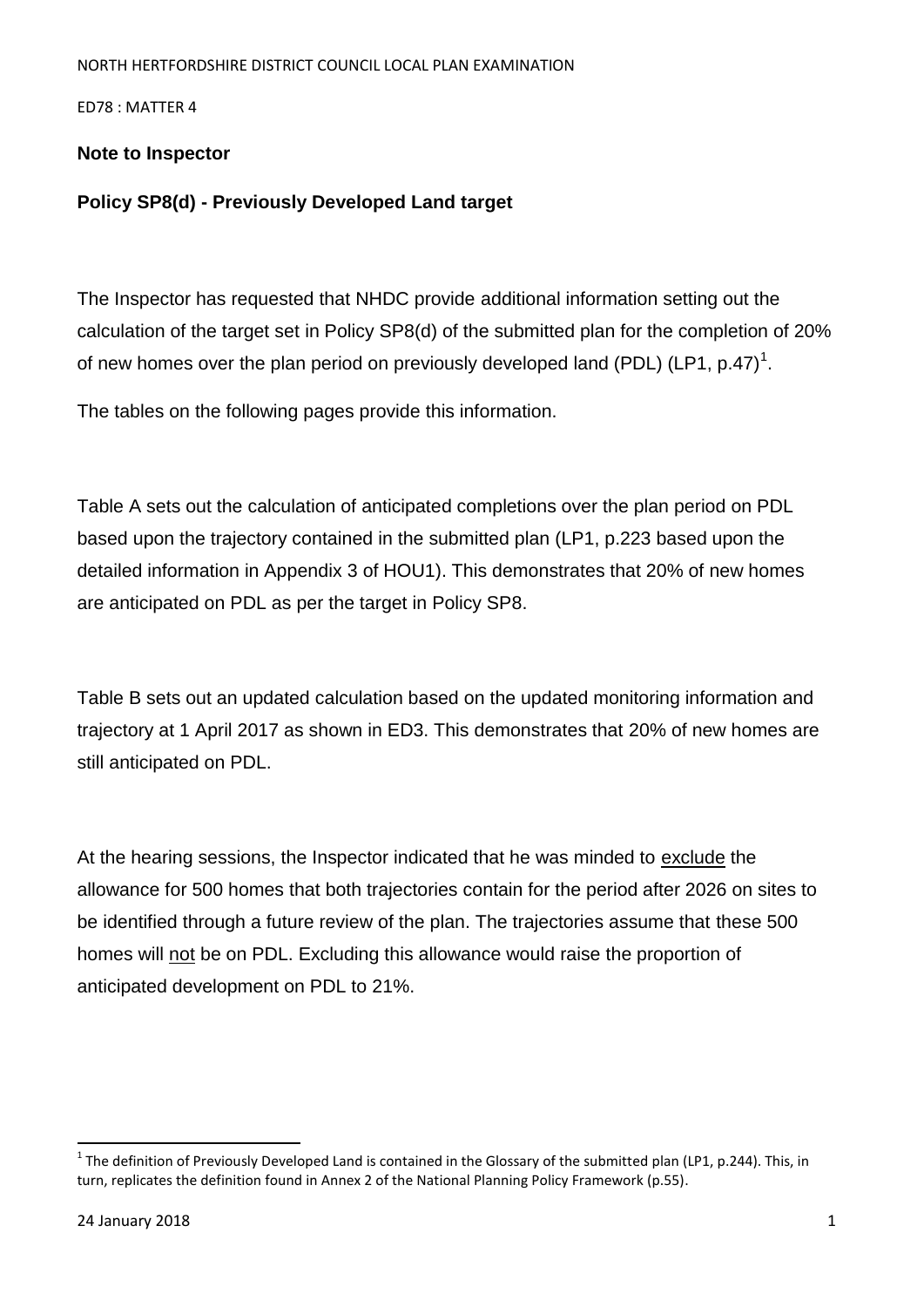## **Table A: Submitted Local Plan (LP1) - calculation of PDL target**

|                  | LP Ref Address                                                          | Town / parish       | <b>Total</b> | PDL?      |             |
|------------------|-------------------------------------------------------------------------|---------------------|--------------|-----------|-------------|
|                  | Completions 1 April 2011 - 31 March 2016                                | <b>Unspecified</b>  | 1,455        | part      | 988         |
|                  | Permissions at 1 April 2016                                             |                     |              |           |             |
|                  | Former Factory Site, Blackhorse Road                                    | Letchworth          | 115          | yes       | 115         |
|                  | Site A, Land South of A505 and adj Yeats Close                          | Royston             | 89           | no        | 0           |
|                  | Garden Square Shopping Centre, Leys Avenue, Letchworth Garden City, SG6 | Letchworth          | 45           | yes       | 45          |
|                  | Land at Ivy Farm, Baldock Road                                          | Royston             | 44           | no        | 0           |
|                  | The Maltings, Green Drift                                               | Royston             | 36           | yes       | 36          |
|                  | Land East Of Luton Road                                                 | Offley              | 34           | no        | 0           |
|                  | Land at John Barker Place                                               | Hitchin             | 33           | ves       | 33          |
|                  | Land Rear Of 117-151 High Street, Lloyd Way                             | Kimpton             | 31           | yes       | 31          |
|                  | Hitchin Cricket & Hockey Ground, Lucas Lane                             | Hitchin             | 27           | no        | $\mathbf 0$ |
|                  | 111 London Road, Knebworth                                              | Knebworth           | 26           | yes       | 26          |
|                  | 20-22 Station Road                                                      | Letchworth          | 25           | yes       | 25          |
|                  | Block A, Latchmore Court                                                | Hitchin             | 19           | yes       | 19          |
|                  | Dorchester House, Station Parade                                        | Letchworth          | 18           | yes       | 18          |
|                  | Hitchin Hospital, Talbot Street                                         | Hitchin             | 18           | yes       | 18          |
|                  | The Node Conference And Training Centre                                 | Codicote            | 14           | part      | 13          |
|                  | 16A The Paddock                                                         | St Ippolyts         | 14           | yes       | 14          |
|                  | Hitchin Delivery Office, 90 Hermitage Road                              | Hitchin             | 13           | yes       | 13          |
|                  | Block B, Latchmore Court                                                | Hitchin             | 13<br>13     | yes       | 13          |
|                  | Bulwer Lytton House, Lytton Fields                                      | Knebworth           | 12           | ves       | 13          |
|                  | The Farmyard, Brickyard Lane<br>Kingsfield, Hadrian Way                 | Reed                | 12           | yes       | 12<br>12    |
|                  | 10 Burns Road                                                           | <b>Baldock</b>      | 11           | yes       |             |
|                  | 65 and land at 67 Codicote Road                                         | Royston<br>Codicote | 10           | yes<br>no | 11<br>0     |
|                  | Small sites (<10 units)                                                 | Hitchin             | 86           | part      | 79          |
|                  | Small sites (<10 units)                                                 | Letchworth          | 37           | part      | 35          |
|                  | Small sites (<10 units)                                                 | <b>Baldock</b>      | 24           | part      | 21          |
|                  | Small sites (<10 units)                                                 | Royston             | 51           | part      | 42          |
|                  | Small sites (<10 units)                                                 | Unspecified         | 162          | part      | 90          |
|                  | Identified sites with permission granted since 1 April 2016             |                     |              |           |             |
|                  | Works, Station Road / Adj Raban Court, Royston Road*                    | <b>Baldock</b>      | 50           |           | 50          |
|                  | Centre for the Arts, Willian Road                                       | Hitchin             | 85           | yes       | 85          |
|                  | Holwell Turn, West Lane                                                 | Pirton              | 70           | yes<br>no | 0           |
|                  | Proposed local plan sites                                               |                     |              |           |             |
| AS <sub>1</sub>  | Land west of Claybush Road                                              | Ashwell             | 33           | no        | 0           |
| <b>BA1</b>       | North of Baldock                                                        | <b>Baldock</b>      | 2,500        | no        | 0           |
| BA <sub>2</sub>  | Land off Clothall Road (Clothall parish)                                | <b>Baldock</b>      | 200          | no        | 0           |
| BA <sub>3</sub>  | South of Clothall Common (Clothall parish)                              | <b>Baldock</b>      | 200          | no        | 0           |
| BA4              | East of Clothall Common                                                 | <b>Baldock</b>      | 95           | no        | 0           |
| BA <sub>5</sub>  | Land off Yeomanry Drive                                                 | <b>Baldock</b>      | 25           | no        | 0           |
| BA <sub>6</sub>  | Land at Icknield Way                                                    | <b>Baldock</b>      | 26           | yes       | 26          |
| <b>BAZ</b>       | Rear of Clare Crescent                                                  | <b>Baldock</b>      | 20           | no        | 0           |
| <b>BA11</b>      | Deans Yard, South Road                                                  | <b>Baldock</b>      | 20           | yes       | 20          |
| BK1              | Land off Cambridge Road                                                 | Barkway             | 13           | no        | 0           |
| BK <sub>2</sub>  | Land off Windmill Close                                                 | Barkway             | 20           | no        | 0           |
| BK <sub>3</sub>  | Land between Cambridge Road & Royston Road                              | Barkway             | 140          | no        | 0           |
| CD <sub>1</sub>  | Land south of Cowards Lane                                              | Codicote            | 73           | no        | 0           |
| CD <sub>2</sub>  | Codicote Garden Centre, High Street (south)                             | Codicote            | 54           | yes       | 54          |
| CD3              | Land north east of The Close                                            | Codicote            | 48           | no        | 0           |
| CD <sub>5</sub>  | Land south of Heath Road                                                | Codicote            | 140          | no        | 0           |
| GR <sub>1</sub>  | Land at Milksey Lane (north)                                            | Graveley            | 8            | no        | 0           |
| $\overline{HT1}$ | Highover Farm, Stotfold Road                                            | Hitchin             | 700          | no        | 0           |
| HT2              | Land north of Pound Farm, London Road (St Ippolyts parish)              | Hitchin             | 84           | no        | 0           |
| HT <sub>3</sub>  | Land south of Oughtonhead Lane                                          | Hitchin             | 46           | no        | 0           |
| HT <sub>5</sub>  | Land at junction of Grays Lane & Lucas Lane                             | Hitchin             | 16           | no        | 0           |
| HT <sub>6</sub>  | Land at junction of Grays Lane and Crow Furlong                         | Hitchin             | 53           | no        | 0           |
| HT <sub>8</sub>  | Industrial area, Cooks Way                                              | Hitchin             | 50           | yes       | 50          |
| HT <sub>10</sub> | Former B&Q                                                              | Hitchin             | 60           | yes       | 60          |
| IC <sub>1</sub>  | <b>Land off Duncots Close</b>                                           | Ickleford           | 9            | no        | 0           |
| IC <sub>2</sub>  | Burford Grange, Bedford Road                                            | Ickleford           | 40           | no        | 0           |
| IC <sub>3</sub>  | Land at Bedford Road                                                    | Ickleford           | 150          | no        | 0           |
| KM <sub>3</sub>  | Land north of High Street                                               | Kimpton             | 13           | no        | 0           |
| KW <sub>1</sub>  | Allotments west of The Heath, Breachwood Green                          | King's Walden       | 16           | no        | 0           |
| KB1              | Land at Deards End                                                      | Knebworth           | 200          | no        | 0           |
| KB2              | Land at Gypsy Lane                                                      | Knebworth           | 184          | no        | 0           |
| KB <sub>3</sub>  | Chas Lowe, London Road                                                  | Knebworth           | 14           | yes       | 14          |
| KB4              | Land east of Knebworth                                                  | Knebworth           | 200          | no        | 0           |
| LG1              | Letchworth North                                                        | Letchworth          | 900          | no        | 0           |
| LG3              | Land east of Kristiansand Way                                           | Letchworth          | 120          | no        | 0           |
| LG4              | Land north of former Norton School, Norton Road                         | Letchworth          | 45           | no        | 0           |
| LG5              | Land at Birds Hill                                                      | Letchworth          | 86           | yes       | 86          |
| _G6              | Land off Radburn Way                                                    | Letchworth          | 35           | part      | 11          |
| LG8              | Pixmore Centre, Pixmore Avenue,                                         | Letchworth          | 80           | yes       | 80          |
| LG9              | Former Lannock School                                                   | Letchworth          | 45           | part      | 15          |
| <b>LG10</b>      | Former Norton School playing field, Croft Lane                          | Letchworth          | 37           | no        | 0           |
| LG13             | Glebe Road industrial estate                                            | Letchworth          | 10           | yes       | 10          |
| <b>LG14</b>      | Nursery, Icknield Way                                                   | Letchworth          | 8            | yes       | 8           |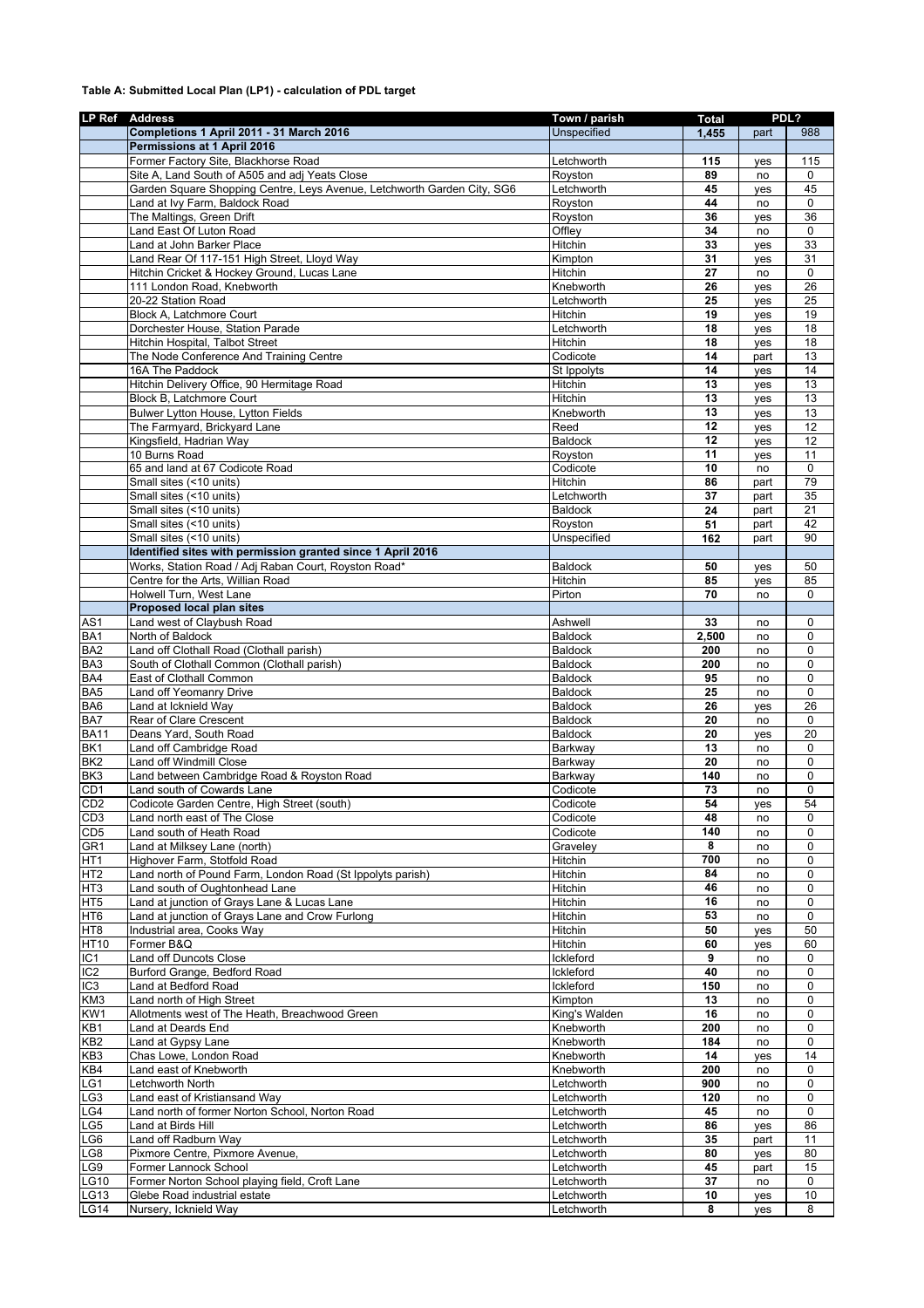| <b>LP Ref</b>                    | <b>Address</b>                                                                   | Town / parish         | <b>Total</b> | PDL? |          |
|----------------------------------|----------------------------------------------------------------------------------|-----------------------|--------------|------|----------|
| LG15                             | Garages, Icknield Way                                                            | Letchworth            | 25           | ves  | 25       |
| LG16                             | <b>Foundation House</b>                                                          | _etchworth            | 47           | ves  | 47       |
| LG17                             | Hamonte                                                                          | Letchworth            | 30           | ves  | 30       |
| <b>LG18</b>                      | Former Depot, Icknield Way                                                       | _etchworth            | 55           | ves  | 55       |
| LS <sub>1</sub>                  | Land at Ramerick                                                                 | Ickleford             | 120          | no   | 0        |
| EL1                              | Luton East (west)                                                                | Luton (adjoining)     | 1,050        | no   | 0        |
| EL <sub>2</sub>                  | Luton East (east)                                                                | Luton (adjoining)     | 350          | no   | 0        |
| $\frac{1}{E}$<br>$\frac{1}{PR1}$ | Land north east of Luton                                                         | Luton (adjoining)     | 700          | no   | 0        |
|                                  | Land east of Butchers Lane                                                       | Preston               | 21           | no   | 0        |
| RD <sub>1</sub>                  | Land at Blacksmiths Lane                                                         | Reed                  | 22           | no   | 0        |
| RY <sub>1</sub>                  | Land west of Ivy Farm, Baldock                                                   | Royston               | 279          | no   | 0        |
| RY <sub>2</sub>                  | Land north of Newmarket Road (north)*                                            | Royston               | 330          | no   | 0        |
| RY4                              | Land north of Lindsay Close                                                      | Royston               | 40           | no   | 0        |
| RY <sub>5</sub>                  | Agricultural supplier, Garden Walk                                               | Royston               | 20           | ves  | 20       |
| RY7                              | Anglian Business Park, Orchard Road                                              | Royston               | 48           | ves  | 48       |
| RY8                              | Land at Lumen Road                                                               | Royston               | 14           | ves  | 14       |
| <b>RY10</b>                      | Land south of Newmarket Road                                                     | Royston               | 300          | no   | 0        |
| RY <sub>11</sub>                 | Land at Barkway Road                                                             | Rovston               | 18           | no   | 0        |
| $rac{1}{\mathsf{S}}$ SI1         | Land south of Waterdell Lane (north)                                             | St Ippolyts           | 40           | no   | 0        |
|                                  | Land south of Stevenage Road                                                     | St Ippolyts           | 12           | no   | 0        |
| SP <sub>2</sub>                  | Land between Horn Hill and Bendish Lane, Whitwell                                | St Paul's Walden      | 41           | no   | 0        |
| GA <sub>1</sub>                  | Stevenage North East (Roundwood)                                                 | Stevenage (adjoining) | 330          | no   | 0        |
| GA2                              | Land off Mendip Way, Great Ashby                                                 | Stevenage (adjoining) | 600          | no   | 0        |
| NS <sub>1</sub>                  | Stevenage North                                                                  | Stevenage (adjoining) | 900          | no   | 0        |
| TH <sub>1</sub>                  | Police Row (east)                                                                | Therfield             | 12           | no   | 0        |
| WE1                              | Land off Hitchin Road                                                            | Weston                | 40           | no   | 0        |
| WY1                              | Land south of Little Wymondley                                                   | Wymondley             | 300          | no   | $\Omega$ |
|                                  | <b>Broad locations and windfalls</b>                                             |                       |              |      |          |
|                                  | Broad locations (1) - Letchworth Town Centre                                     | _etchworth            | 50           | ves  | 50       |
|                                  | Broad locations (2) - sites to be identified for development post-2026 at review | Unspecified           | 500          | no   | $\Omega$ |
|                                  | Windfalls (1) - small sites                                                      | Unspecified           | 600          | part | 300      |
|                                  | Windfalls (2) - large PDL sites                                                  | Unspecified           | 500          | ves  | 500      |
|                                  | <b>Total</b>                                                                     |                       | 16.902       |      | 3,380    |

 $20%$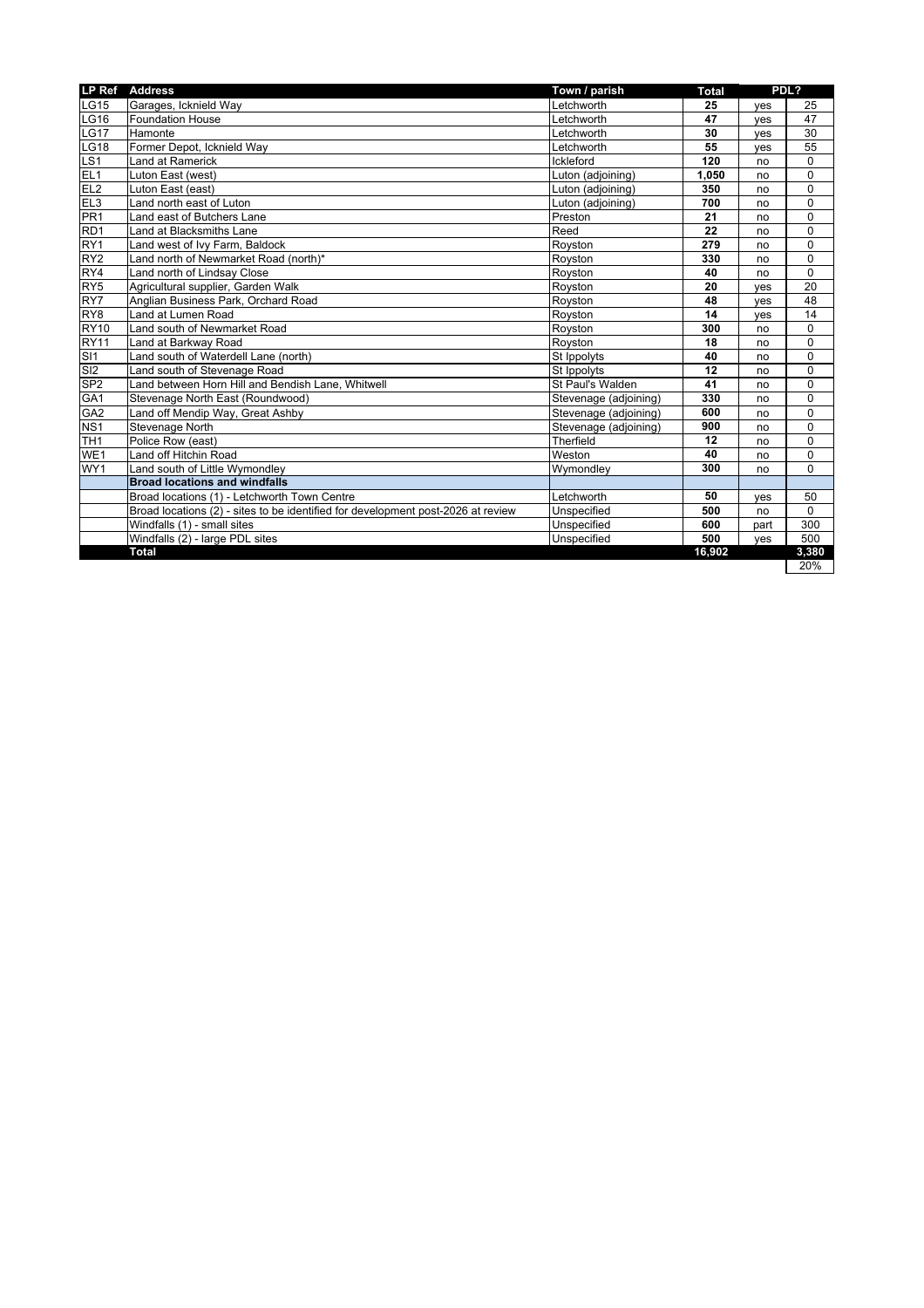## **Table B: Updated calculation of PDL target at 1 April 2017 (ED3)**

| Plan ref                           | <b>Address</b>                                                                            | Town / parish                | <b>Homes</b>    |      | PDL?            |
|------------------------------------|-------------------------------------------------------------------------------------------|------------------------------|-----------------|------|-----------------|
|                                    | Completions 1 April 2011 - 31 March 2017                                                  | Unspecified                  | 1994            | part | 1,303           |
|                                    | Permissions at 1 April 2017                                                               |                              |                 |      |                 |
| RY <sub>2</sub>                    | Land east of Garden Walk and north of, Newmarket Road, Garden Walk, Royston               | Royston                      | 330             | no   | 0               |
|                                    | North Hertfordshire College, Willian Road, Hitchin, SG4 0LS                               | Hitchin                      | 85              | yes  | 85              |
|                                    | Land Adjacent To Elm Tree Farm, Hambridge Way, Pirton                                     | Pirton                       | 78              | no   | 0               |
|                                    | Land fronting Station Road and, Royston Road, Baldock                                     | Baldock                      | 50              | yes  | 50              |
|                                    | Garden Square Shopping Centre, Leys Avenue, Letchworth Garden City                        | Letchworth                   | 45              | yes  | 45              |
|                                    | Land at John Barker Place, Westmill Estate, Hitchin                                       | Hitchin                      | 33              | yes  | 33              |
|                                    | Hitchin Cricket and Hockey Ground, Lucas Lane, Hitchin, SG5 2JA                           | Hitchin                      | 27              | no   | $\mathbf 0$     |
|                                    | 20-22 Station Road, Letchworth Garden City, SG6 3BG                                       | Letchworth                   | 25              | yes  | 25              |
| RY <sub>5</sub>                    | Weatherhead Mark Ltd,, Garden Walk, Royston, SG8 7HT                                      | Royston                      | 19              | yes  | 19              |
|                                    | Hitchin Hospital, Talbot Street, Hitchin, SG5 2QU                                         | Hitchin                      | 18              | yes  | 18              |
|                                    | Land East Of Cooks Way, Cambridge Road, Hitchin                                           | Hitchin                      | 18              | yes  | 18              |
|                                    | Dorchester House, Station Parade, Letchworth Garden City, SG6 3AW                         | Letchworth                   | 18              | yes  | 18              |
|                                    | Block B, Latchmore Court, Brand Street, Hitchin, SG5 1HX                                  | Hitchin                      | 13              | yes  | 13              |
|                                    | Kingsfield, Hadrian Way, Baldock, SG7 6AN                                                 | Baldock                      | 12              | yes  | 12              |
|                                    | The Farmyard, Brickyard Lane, Reed                                                        | Reed                         | 12              | no   | $\pmb{0}$       |
|                                    | Minsden Elderly Persons Home, Wratten Road West, Hitchin, SG5 2AU                         | Hitchin                      | 11              | yes  | 11              |
|                                    | The Nightingale, 89 Nightingale Road, Hitchin, SG5 1RL                                    | Hitchin                      | 11              | yes  | 11              |
|                                    | 10, Burns Road, Royston, SG8 5PT                                                          | Royston                      | 11              | yes  | 11              |
|                                    | Former Factory Site, Land on the north west side, Blackhorse Road, Letchworth Garden City | Letchworth                   | 10              | yes  | 10              |
|                                    | 16A The Paddock, Hitchin                                                                  | St Ippolyts                  | 7               |      | $\pmb{0}$       |
|                                    | Small sites (<10 unit) - Baldock                                                          | Baldock                      | 21              | no   | 20              |
|                                    | Small sites (<10 unit) - Hitchin                                                          | Hitchin                      | 105             | part | 97              |
|                                    | Small sites (<10 unit) - Letchworth                                                       |                              |                 | part |                 |
|                                    |                                                                                           | Letchworth                   | 38              | part | 35              |
|                                    | Small sites (<10 unit) - Royston                                                          | Royston                      | 54              | part | 35              |
|                                    | Small sites (<10 unit) - Villages                                                         | Unspecified                  | 150             | part | 76              |
|                                    | Known sites at 1 April 2017 with permission granted since                                 |                              |                 |      |                 |
|                                    | <b>Odyssey Health Club</b>                                                                | Knebworth                    | 70              | yes  | 70              |
|                                    | Proposed local plan sites                                                                 |                              |                 |      |                 |
| AS <sub>1</sub>                    | Land west of Claybush Road                                                                | Ashwell                      | 33              | no   | $\mathbf 0$     |
| BA <sub>1</sub>                    | North of Baldock                                                                          | Baldock                      | 2500            | no   | 0               |
| BA <sub>2</sub>                    | Land off Clothall Road (Clothall parish)                                                  | Baldock                      | 200             | no   | $\mathbf 0$     |
| BA <sub>3</sub>                    | South of Clothall Common (Clothall parish)                                                | Baldock                      | 200             | no   | $\mathbf 0$     |
| BA4                                | East of Clothall Common                                                                   | Baldock                      | 95              | no   | 0               |
| BA <sub>5</sub>                    | Land off Yeomanry Drive                                                                   | Baldock                      | 25              | no   | $\pmb{0}$       |
| BA <sub>6</sub>                    | Land at Icknield Way                                                                      | Baldock                      | 26              | yes  | $\overline{26}$ |
| BA7                                | Rear of Clare Crescent                                                                    | Baldock                      | 20              | no   | $\pmb{0}$       |
| <b>BA11</b>                        | Deans Yard, South Road                                                                    | Baldock                      | 20              | yes  | 20              |
| BK <sub>1</sub>                    | Land off Cambridge Road                                                                   | Barkway                      | 12              | no   | $\mathbf 0$     |
| BK <sub>2</sub>                    | Land off Windmill Close                                                                   | <b>Barkway</b>               | 20              | no   | $\mathbf 0$     |
| BK <sub>3</sub>                    | Land between Cambridge Road & Royston Road                                                | Barkway                      | 140             | no   | $\mathbf 0$     |
| CD <sub>1</sub>                    | Land south of Cowards Lane                                                                | Codicote                     | 73              | no   | $\mathbf 0$     |
| CD <sub>2</sub>                    | Codicote Garden Centre, High Street (south)                                               | Codicote                     | 54              | yes  | 54              |
| CD <sub>3</sub>                    | Land north east of The Close                                                              | Codicote                     | 48              | no   | $\pmb{0}$       |
| CD <sub>5</sub>                    | Land south of Heath Lane                                                                  | Codicote                     | 140             | no   | $\mathbf 0$     |
| GR <sub>1</sub>                    | Land at Milksey Lane (north)                                                              | Graveley                     | 8               | no   | $\pmb{0}$       |
| HT <sub>1</sub>                    | Highover Farm, Stotfold Road                                                              | Hitchin                      | 700             | no   | $\mathbf 0$     |
| HT <sub>2</sub>                    | Land north of Pound Farm, London Road (St Ippolyts parish)                                | Hitchin                      | 84              | no   | $\pmb{0}$       |
| HT <sub>3</sub>                    | Land south of Oughtonhead Lane                                                            | Hitchin                      | 46              | no   | 0               |
| HT <sub>5</sub>                    | and at junction of Grays Lane & Lucas Lane                                                | Hitchin                      | 16              | no   | $\mathbf 0$     |
| HT <sub>6</sub>                    | Land at junction of Grays Lane and Crow Furlong                                           | Hitchin                      | 53              | no   | $\pmb{0}$       |
| HT <sub>8</sub>                    | Industrial area, Cooks Way                                                                | Hitchin                      | 50              | yes  | 50              |
| <b>HT10</b>                        | Former B&Q                                                                                | <b>Hitchin</b>               | 60              | yes  | 60              |
| IC1                                | Land off Duncots Close                                                                    | Ickleford                    | 9               | no   | 0               |
| IC <sub>2</sub>                    | Burford Grange, Bedford Road                                                              | Ickleford                    | 40              | no   | $\mathbf 0$     |
| IC <sub>3</sub>                    | Land at Bedford Road                                                                      | Ickleford                    | 150             | no   | 0               |
| KM3                                | Land north of High Street                                                                 | Kimpton                      | 13              | no   | $\pmb{0}$       |
| KW1                                | Allotments west of The Heath, Breachwood Green                                            | King's Walden                | 16              | no   | 0               |
| KB <sub>1</sub>                    | Land at Deards End                                                                        | Knebworth                    | 200             | no   | 0               |
| KB <sub>2</sub>                    | Land at Gypsy Lane                                                                        | Knebworth                    | 184             | no   | $\mathbf 0$     |
| KB <sub>3</sub>                    | Chas Lowe, London Road                                                                    | Knebworth                    | 14              | yes  | 14              |
| KB4                                | Land east of Knebworth                                                                    | Knebworth                    | 200             | no   | $\mathbf 0$     |
| LG1                                | Letchworth North                                                                          | Letchworth                   | 900             | no   | 0               |
| $-G3$                              | and east of Kristiansand Way                                                              | Letchworth                   | 120             | no   | 0               |
| LG4                                | Land north of former Norton School, Norton Road                                           | Letchworth                   | 45              | no   | 0               |
| LG5                                | and at Birds Hill                                                                         | Letchworth                   | 86              | yes  | 86              |
| -G6                                | Land off Radburn Way                                                                      | Letchworth                   | 27              | part | 11              |
| LG8                                | Pixmore Centre, Pixmore Avenue,                                                           | Letchworth                   | 80              | yes  | 80              |
| LG9                                | Former Lannock School                                                                     | Letchworth                   | 45              | part | 15              |
| <b>LG10</b>                        | Former Norton School playing field, Croft Lane                                            | Letchworth                   | 37              | no   | 0               |
| LG13                               | Glebe Road industrial estate                                                              | Letchworth                   | 10              | yes  | 10              |
| <b>LG14</b>                        | Nursery, Icknield Way                                                                     | Letchworth                   | 8               | yes  | 8               |
| LG15                               | Garages, Icknield Way                                                                     | Letchworth                   | 25              | yes  | 25              |
| LG16                               | Foundation House                                                                          | Letchworth                   | 47              | yes  | 47              |
| <b>LG17</b>                        | Hamonte                                                                                   | Letchworth                   | 32              | yes  | 30              |
| LG18                               | Former Depot, Icknield Way                                                                | Letchworth                   | 55              | yes  | 55              |
| LS <sub>1</sub>                    | Land at Ramerick                                                                          | Lower Stondon (Ickle         | 120             | no   | 0               |
| EL <sub>1</sub>                    | Luton East (west)                                                                         | Luton (adjoining)            | 1050            |      | 0               |
| EL <sub>2</sub>                    | Luton East (east)                                                                         | Luton (adjoining)            | 350             | no   | 0               |
|                                    |                                                                                           |                              | 700             | no   | 0               |
| EL <sub>3</sub><br>PR <sub>1</sub> | Land north east of Luton<br>Land east of Butchers Lane                                    | Luton (adjoining)<br>Preston | 21              | no   | 0               |
| RD <sub>1</sub>                    |                                                                                           | Reed                         | 22              | no   | 0               |
| RY <sub>1</sub>                    | Land at Blacksmiths Lane                                                                  |                              |                 | no   |                 |
|                                    | Land west of Ivy Farm, Baldock                                                            | Royston                      | 279             | no   | 0               |
| RY <sub>2</sub><br>RY4             | Land north of Newmarket Road (north)                                                      | Royston                      | $\theta$<br>100 |      | $\mathbf 0$     |
|                                    | Land north of Lindsay Close                                                               | Royston                      |                 | no   |                 |